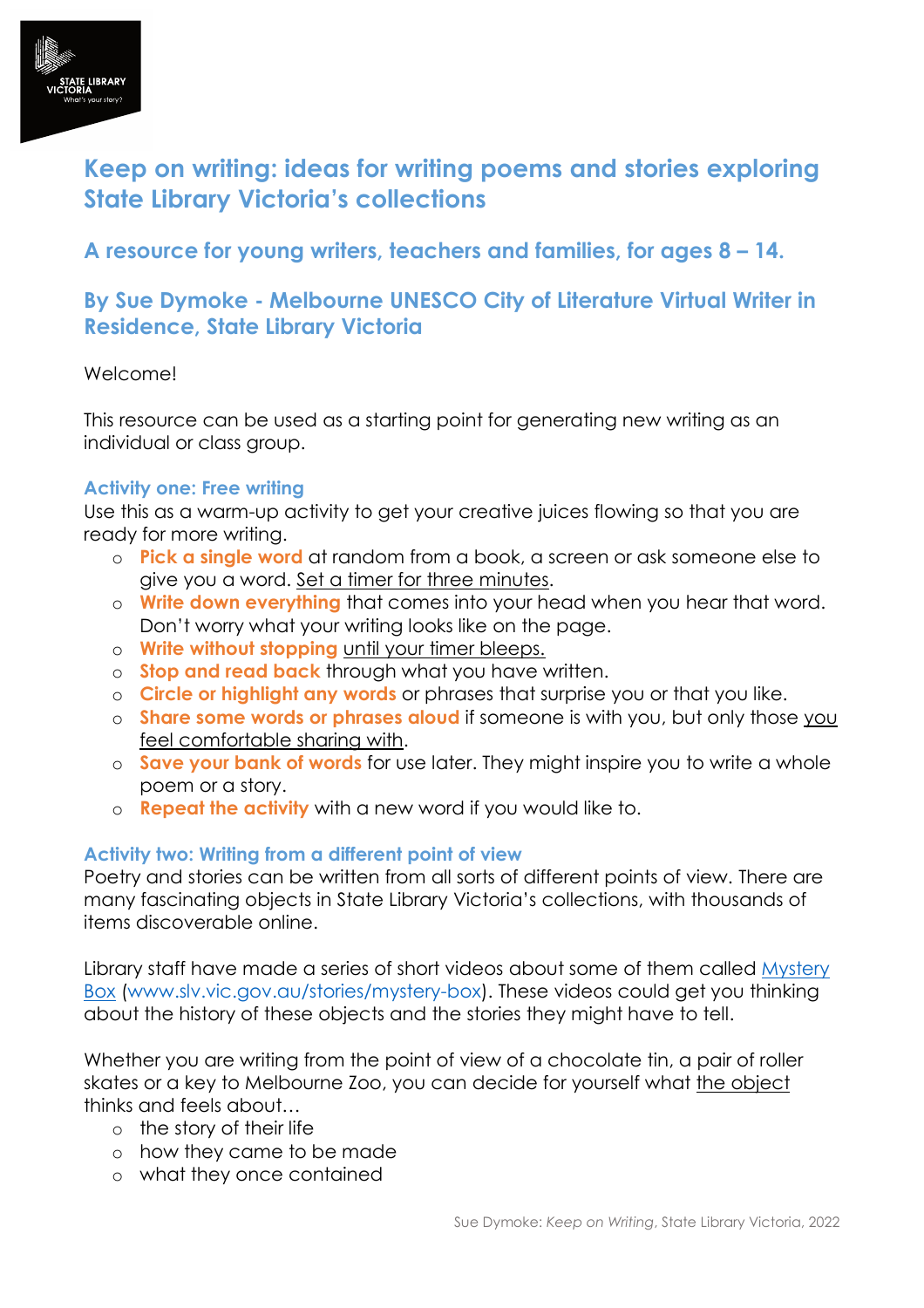- o who owned them at different points of time
- o how they arrived at the Library
- o where the object is now
- o what they can hear, touch, smell and taste around them
- o other objects they are connected with, or sit next to
- o being catalogued and kept in the State Library Victoria

The key thing to remember is that **you speak in your poem or story as if you were that object.** You can give them a voice and make them come alive through your words.

### **Here are some objects to try Activity two with:**





Colonel Winslow's Roller Skates 1908 Princess Mary's Chocolate box given to soldiers in 1918





A portable pen set A small illustrated box

#### **Idea: Weird and wonderful creatures**

You could also have a look at the weird and wonderful creatures at <https://www.slv.vic.gov.au/search-discover/galleries/weird-wonderful-creatures> Could one of these perhaps be a character in your story?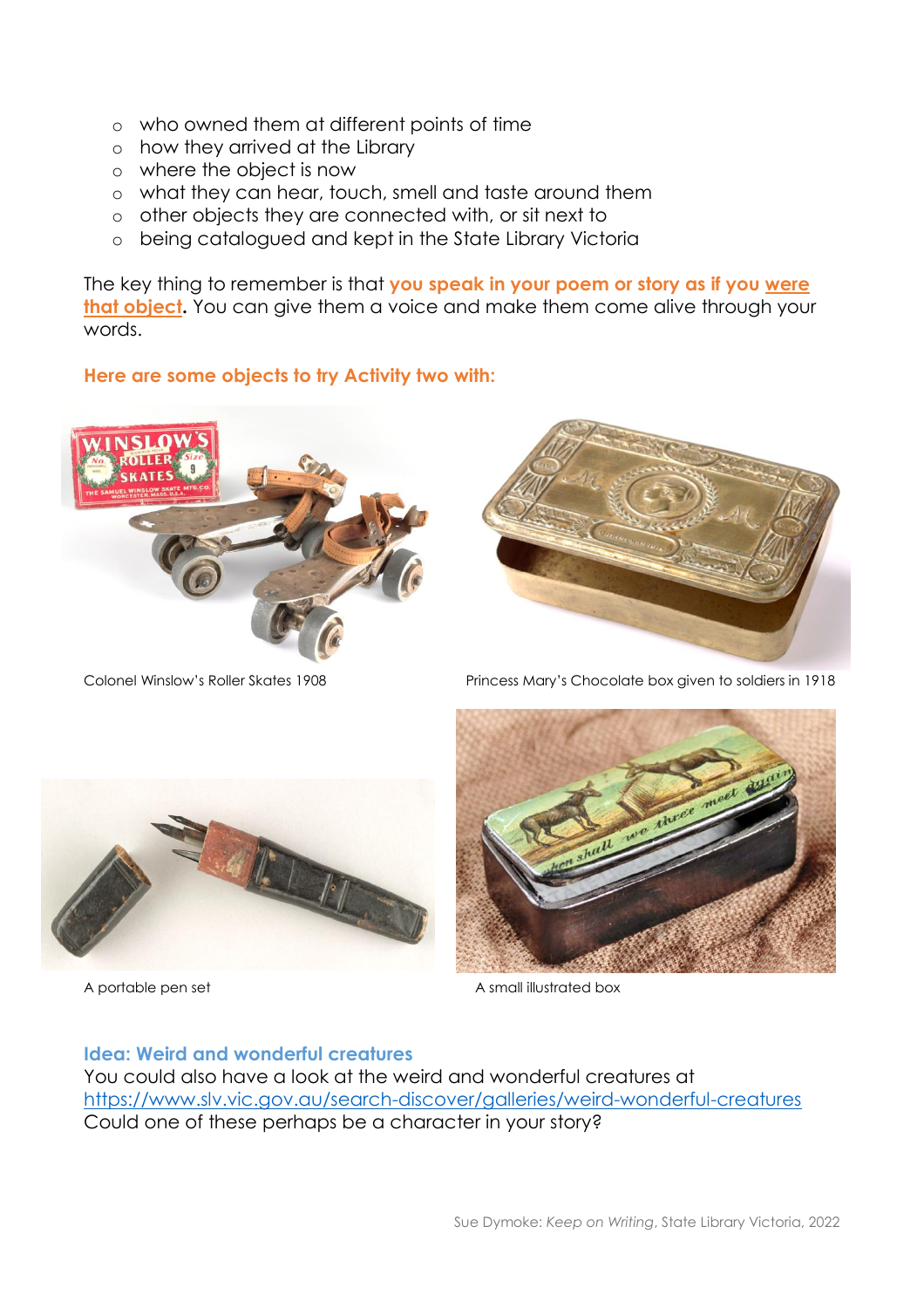### **Activity three: Using archive photos as starting points for poems and stories**

Below are some photos from the State Library Victoria collections that you could use to inspire your own writing.

Notice that all of the photos are black and white or sepia (brown) which means that you can use your imagination to fill in whatever colours you like.





#### **1. Choose one of the images below.**

Clockwise: 'The giant trees of Dandenong' printed wood engraving, 1868; The Wardell children, photo, 1909; Boxes and belongings on elevated platform, photo, c.1909-20.